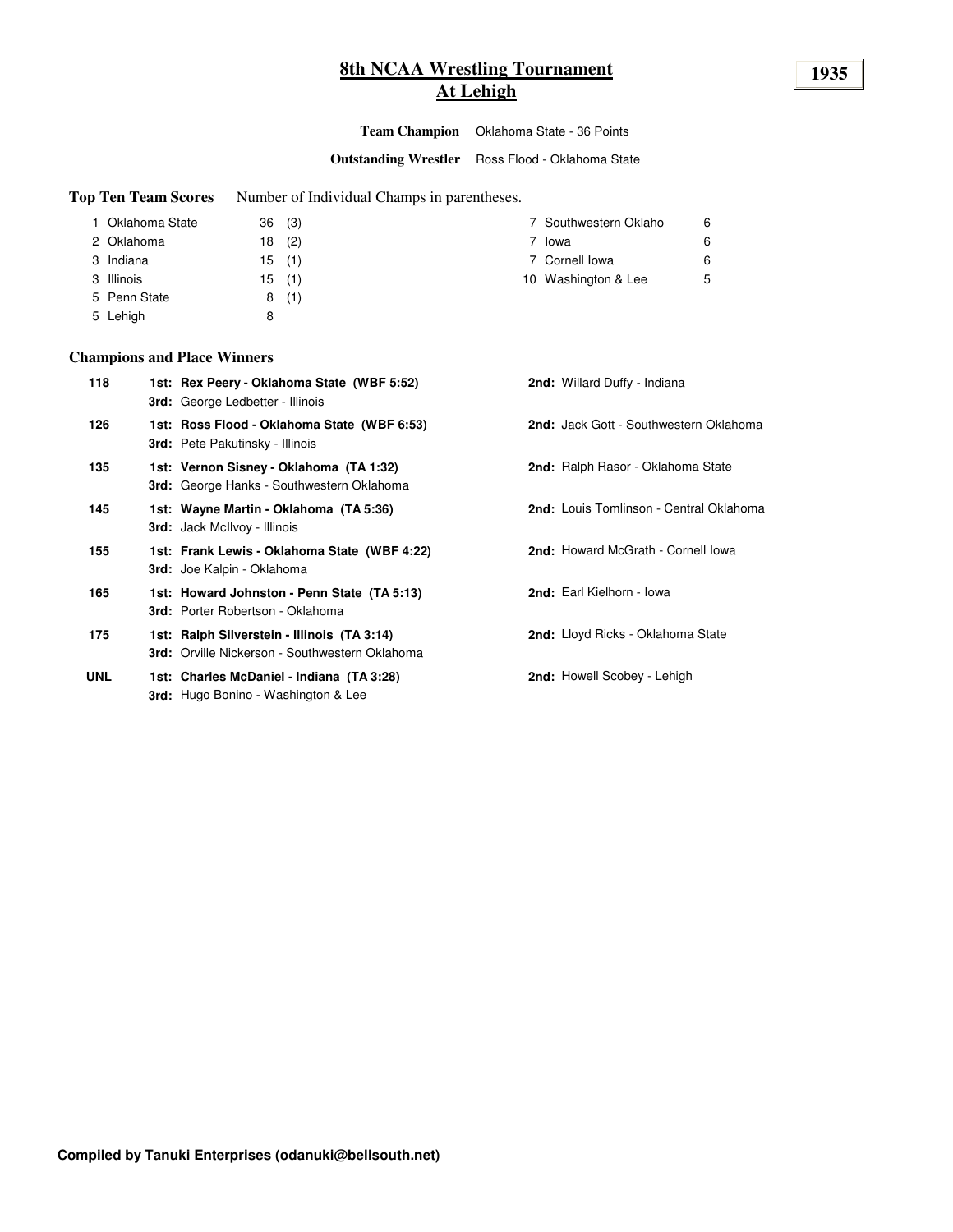## **3/22/1935 to 3/23/1935 at Lehigh 1935 NCAA Wrestling Championship Page <sup>1</sup> of <sup>16</sup>**

| Willard Duffy, Indiana            |                          |                         |                            |
|-----------------------------------|--------------------------|-------------------------|----------------------------|
|                                   | <b>Willard Duffy</b>     |                         |                            |
| Bye                               |                          |                         | 118 Weight Class           |
|                                   |                          | Willard Duffy Fall 7:43 |                            |
| Joe Parkey, Southwestern Oklahoma |                          |                         |                            |
|                                   | James Steiner Dec        |                         |                            |
| James Steiner, Northern Iowa      |                          |                         |                            |
|                                   |                          |                         | Rex Peery Dec              |
| Rex Peery, Oklahoma State         |                          |                         |                            |
|                                   | Rex Peery Fall 4:10      |                         |                            |
| Ken Beaulieu, Brown               |                          |                         |                            |
|                                   |                          | Rex Peery Fall 5:11     |                            |
| Paul Cullather, East Stroudsburg  |                          |                         |                            |
|                                   | Rowland Thomas Fall 5:57 |                         |                            |
| Rowland Thomas, Washington & Lee  |                          |                         |                            |
|                                   |                          |                         | Rex Peery Fall 5:52        |
| Rudy Ashman, Lehigh               |                          |                         |                            |
|                                   | George Ledbetter Dec     |                         |                            |
| George Ledbetter, Illinois        |                          |                         |                            |
|                                   |                          | George Ledbetter Dec    |                            |
| Ray Pagan, Tufts                  |                          |                         |                            |
|                                   | Leonard Fauver Fall 9:00 |                         |                            |
| Leonard Fauver, Ohio State        |                          |                         |                            |
|                                   |                          |                         | George Ledbetter Fall 6:00 |
| Paul Quenelle, St. Lawrence       |                          |                         |                            |
|                                   | Paul Quenelle            |                         |                            |
| Bye                               |                          |                         |                            |
|                                   |                          | Paul Quenelle Dec OT    |                            |
| Garry Ridder, Maryville           |                          |                         |                            |
|                                   | Garry Ridder             |                         |                            |
| <b>Bye</b>                        |                          |                         |                            |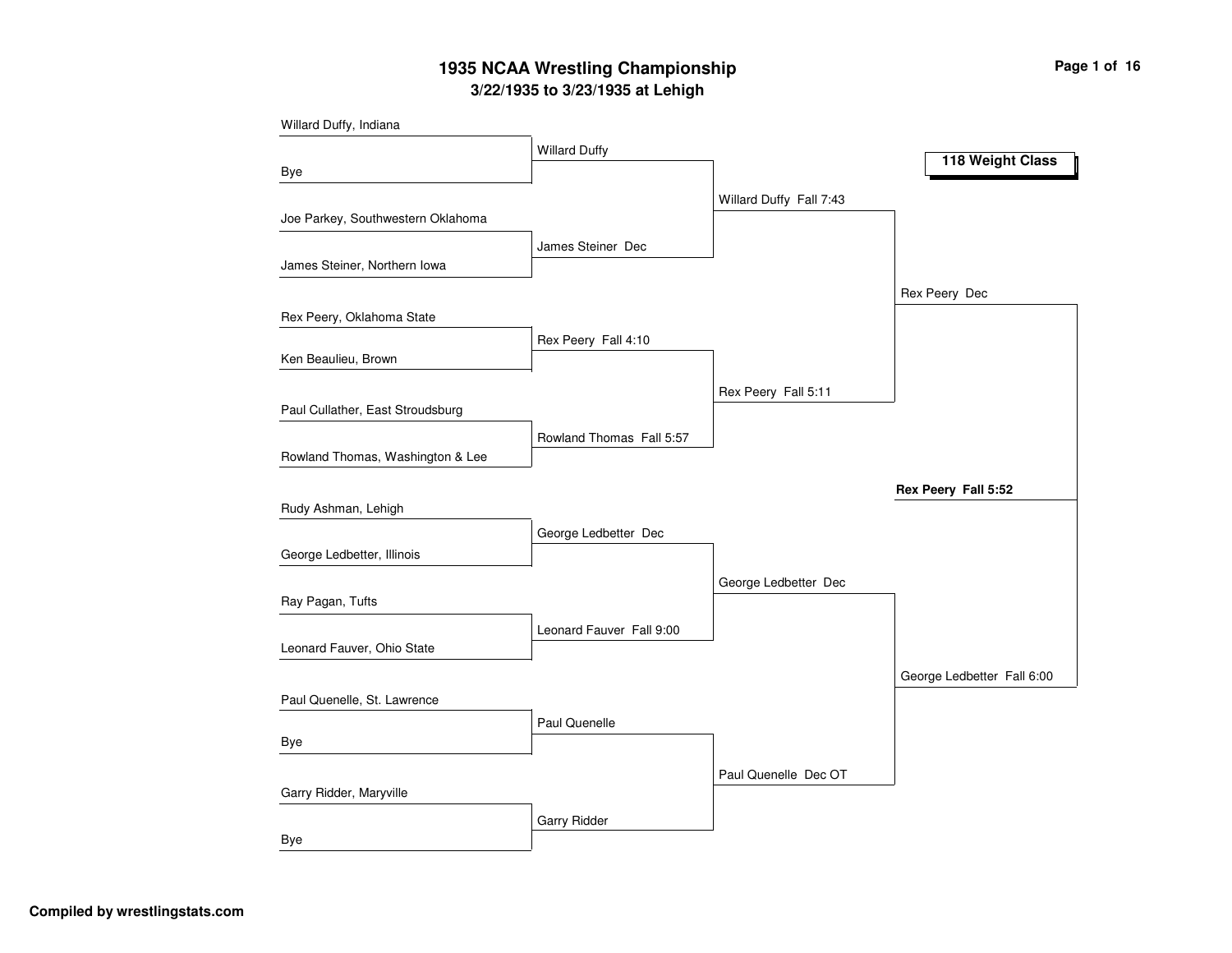## **3/22/1935 to 3/23/1935 at Lehigh 1935 NCAA Wrestling Championship Page <sup>2</sup> of <sup>16</sup>**

### **118 Weight Class Consolation Bouts**

#### **Second Place**

| WRB Quarter-Final     | Rowland Thomas, Washington & Lee defeated Ken Beaulieu, Brown - Fall 3:41    |
|-----------------------|------------------------------------------------------------------------------|
| <b>WRB Semi-Final</b> | Willard Duffy, Indiana defeated Rowland Thomas, Washington & Lee - Fall 3:50 |
| Third                 | Willard Duffy, Indiana defeated George Ledbetter, Illinois - Fall 5:09       |
| <b>Third Place</b>    |                                                                              |
| Third                 | George Ledbetter, Illinois automatic                                         |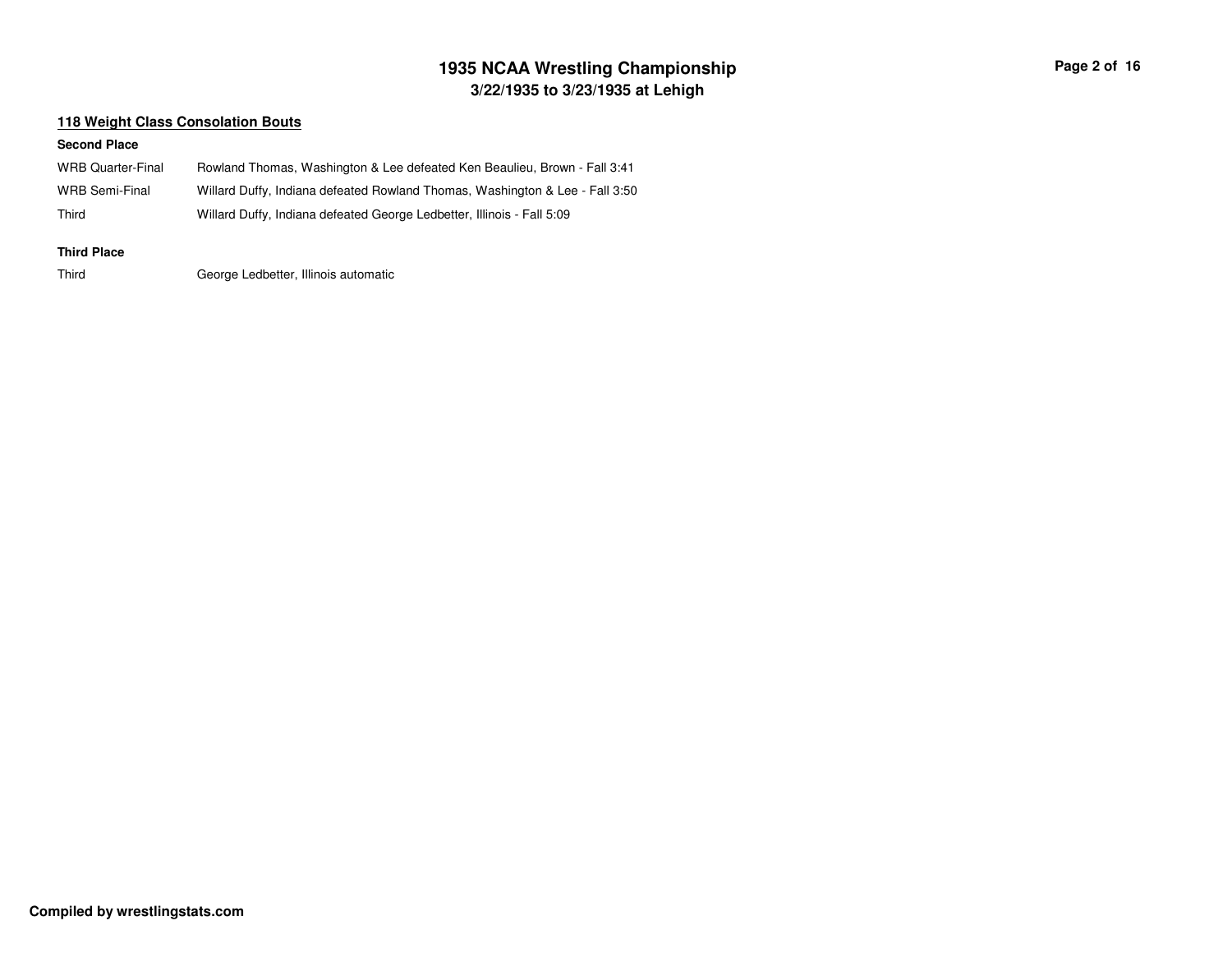## **3/22/1935 to 3/23/1935 at Lehigh 1935 NCAA Wrestling Championship Page <sup>3</sup> of <sup>16</sup>**

| Emmett Zabriskie, St. Lawrence   |                           |                           |                      |
|----------------------------------|---------------------------|---------------------------|----------------------|
|                                  | Emmett Zabriskie          |                           |                      |
| Bye                              |                           |                           | 126 Weight Class     |
|                                  |                           | Ross Flood Dec            |                      |
| Ray Cheney, Northern Iowa        |                           |                           |                      |
|                                  | Ross Flood Fall 9:34      |                           |                      |
| Ross Flood, Oklahoma State       |                           |                           |                      |
|                                  |                           |                           | Ross Flood Fall 8:40 |
| Thomas McCarthy, Indiana         |                           |                           |                      |
|                                  | Thomas McCarthy Fall 9:10 |                           |                      |
| Howland Stoddard, Harvard        |                           |                           |                      |
|                                  |                           | Thomas McCarthy Fall 7:00 |                      |
| Roy Bailey, Northeastern State   |                           |                           |                      |
|                                  | Bill Chilvers Fall 8:40   |                           |                      |
| Bill Chilvers, Columbia          |                           |                           |                      |
|                                  |                           |                           | Ross Flood Fall 6:53 |
| Charles Smith, Lehigh            |                           |                           |                      |
|                                  | Jack Gott Dec             |                           |                      |
| Jack Gott, Southwestern Oklahoma |                           |                           |                      |
|                                  |                           | Jack Gott Dec             |                      |
| Joe Taborsky, Kent State         |                           |                           |                      |
|                                  | Pete Pakutinsky Dec       |                           |                      |
| Pete Pakutinsky, Illinois        |                           |                           |                      |
|                                  |                           |                           | Jack Gott Dec        |
| Joe Rivers, Haverford            |                           |                           |                      |
|                                  | Joe Rivers                |                           |                      |
| Bye                              |                           |                           |                      |
|                                  |                           | Joe Rivers Fall 5:04      |                      |
| Harold George, MIT               |                           |                           |                      |
|                                  | Harold George             |                           |                      |
| <b>Bye</b>                       |                           |                           |                      |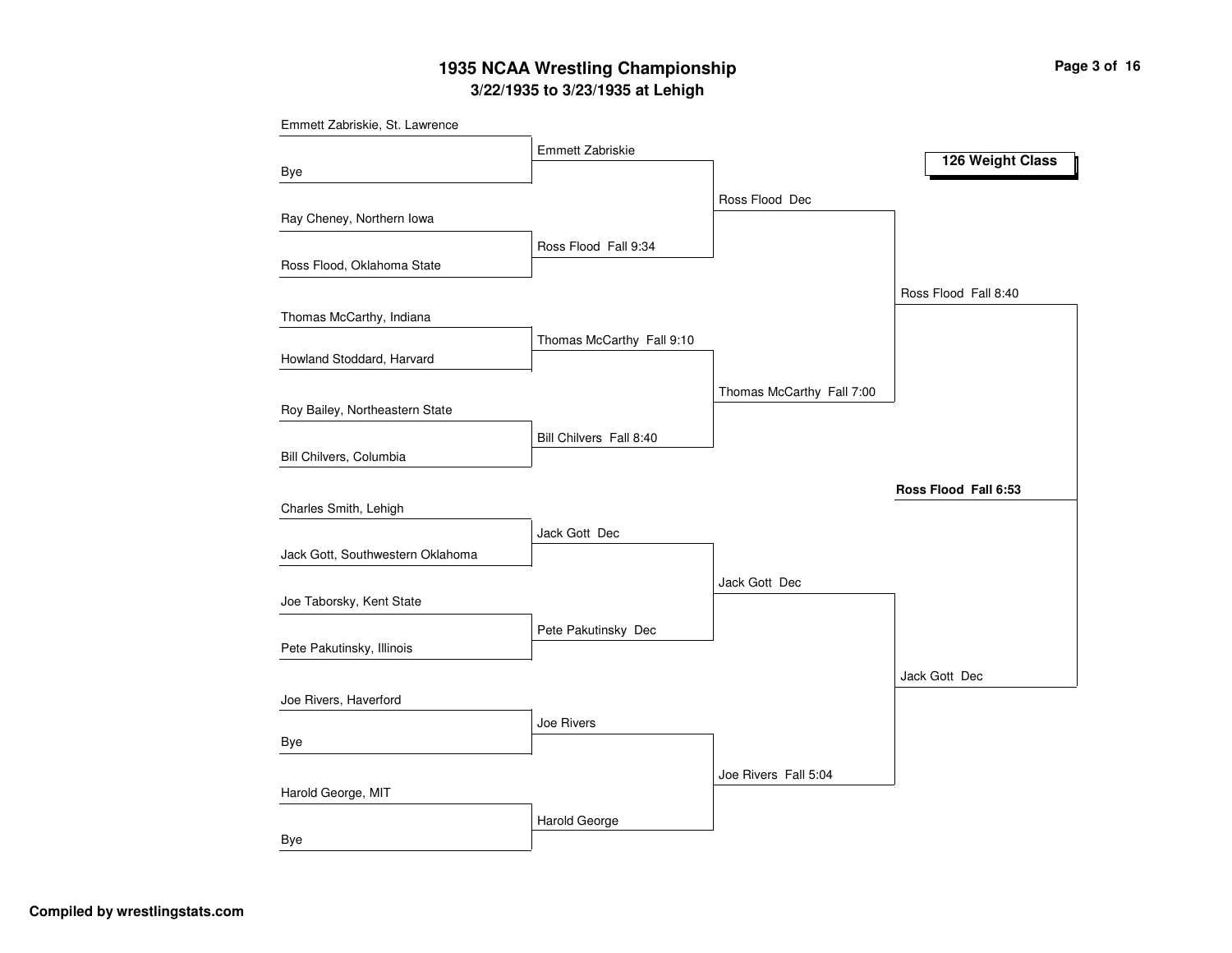## **3/22/1935 to 3/23/1935 at Lehigh 1935 NCAA Wrestling Championship Page <sup>4</sup> of <sup>16</sup>**

### **126 Weight Class Consolation Bouts**

#### **Second Place**

| <b>WRB Quarter-Final</b> | Ray Cheney, Northern Iowa defeated Emmett Zabriskie, St. Lawrence - Dec  |
|--------------------------|--------------------------------------------------------------------------|
| <b>WRB Semi-Final</b>    | Thomas McCarthy, Indiana defeated Ray Cheney, Northern Iowa - Dec        |
| Second                   | Jack Gott, Southwestern Oklahoma defeated Thomas McCarthy, Indiana - Dec |
| <b>Third Place</b>       |                                                                          |
| <b>WRB Quarter-Final</b> | Pete Pakutinsky, Illinois defeated Charles Smith, Lehigh - Dec           |
| <b>WRB Semi-Final</b>    | Pete Pakutinsky, Illinois defeated Joe Rivers, Haverford - Dec           |
| Third                    | Pete Pakutinsky, Illinois defeated Thomas McCarthy, Indiana - DFT        |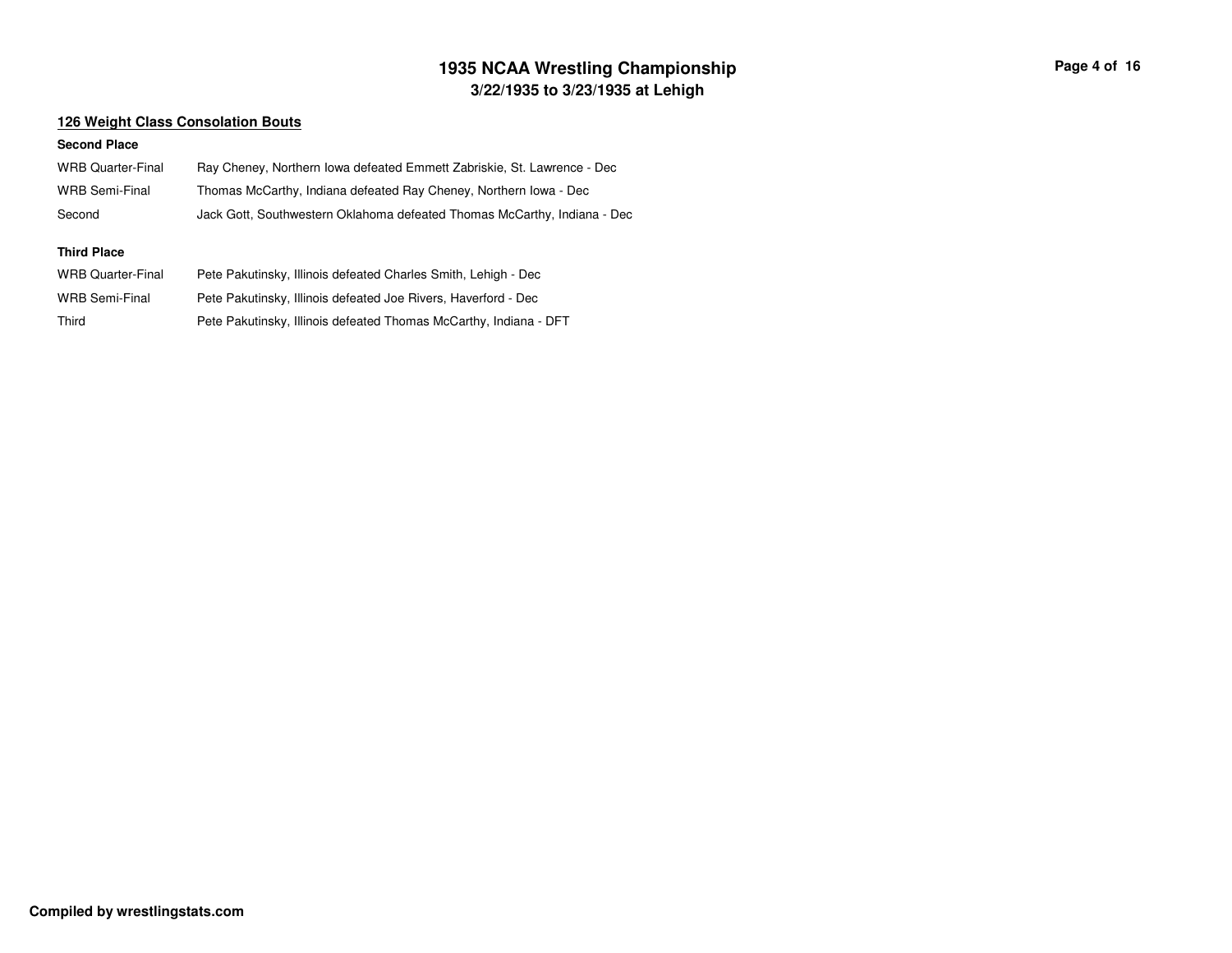## **3/22/1935 to 3/23/1935 at Lehigh 1935 NCAA Wrestling Championship Page <sup>5</sup> of <sup>16</sup>**

| Ken Carpenter, Illinois             |                         |                         |                       |
|-------------------------------------|-------------------------|-------------------------|-----------------------|
|                                     | Ken Carpenter Fall 7:13 |                         | 135 Weight Class      |
| Jack Light, Penn State              |                         |                         |                       |
|                                     |                         | Ken Carpenter Fall 3:43 |                       |
| Keith Bueghly, Northern Iowa        |                         |                         |                       |
|                                     | Keith Bueghly Dec       |                         |                       |
| Lewis Morgan, RIT                   |                         |                         |                       |
|                                     |                         |                         | Ralph Rasor Fall 9:03 |
| Archie Witt, Virginia Military      |                         |                         |                       |
|                                     | Archie Witt Fall 6:58   |                         |                       |
| Dick Campbell, Kansas State         |                         |                         |                       |
|                                     |                         |                         |                       |
|                                     |                         | Ralph Rasor Fall 4:20   |                       |
| Harold Slate, Tufts                 |                         |                         |                       |
|                                     | Ralph Rasor Dec         |                         |                       |
| Ralph Rasor, Oklahoma State         |                         |                         |                       |
|                                     |                         |                         | Vernon Sisney TA 1:32 |
| Roland Skinner, Haverford           |                         |                         |                       |
|                                     | Vernon Sisney Dec       |                         |                       |
| Vernon Sisney, Oklahoma             |                         |                         |                       |
|                                     |                         |                         |                       |
| Bill Conrad, Lehigh                 |                         | Vernon Sisney Dec       |                       |
|                                     |                         |                         |                       |
|                                     | Robert Larson Dec       |                         |                       |
| Robert Larson, Iowa                 |                         |                         |                       |
|                                     |                         |                         | Vernon Sisney Dec     |
| Frank Horner, Franklin & Marshall   |                         |                         |                       |
|                                     | Frank Horner Dec        |                         |                       |
| Paul Curtis, Temple                 |                         |                         |                       |
|                                     |                         | George Hanks Dec        |                       |
| George Hanks, Southwestern Oklahoma |                         |                         |                       |
|                                     |                         |                         |                       |
| Art Frye, Army                      | George Hanks Dec        |                         |                       |
|                                     |                         |                         |                       |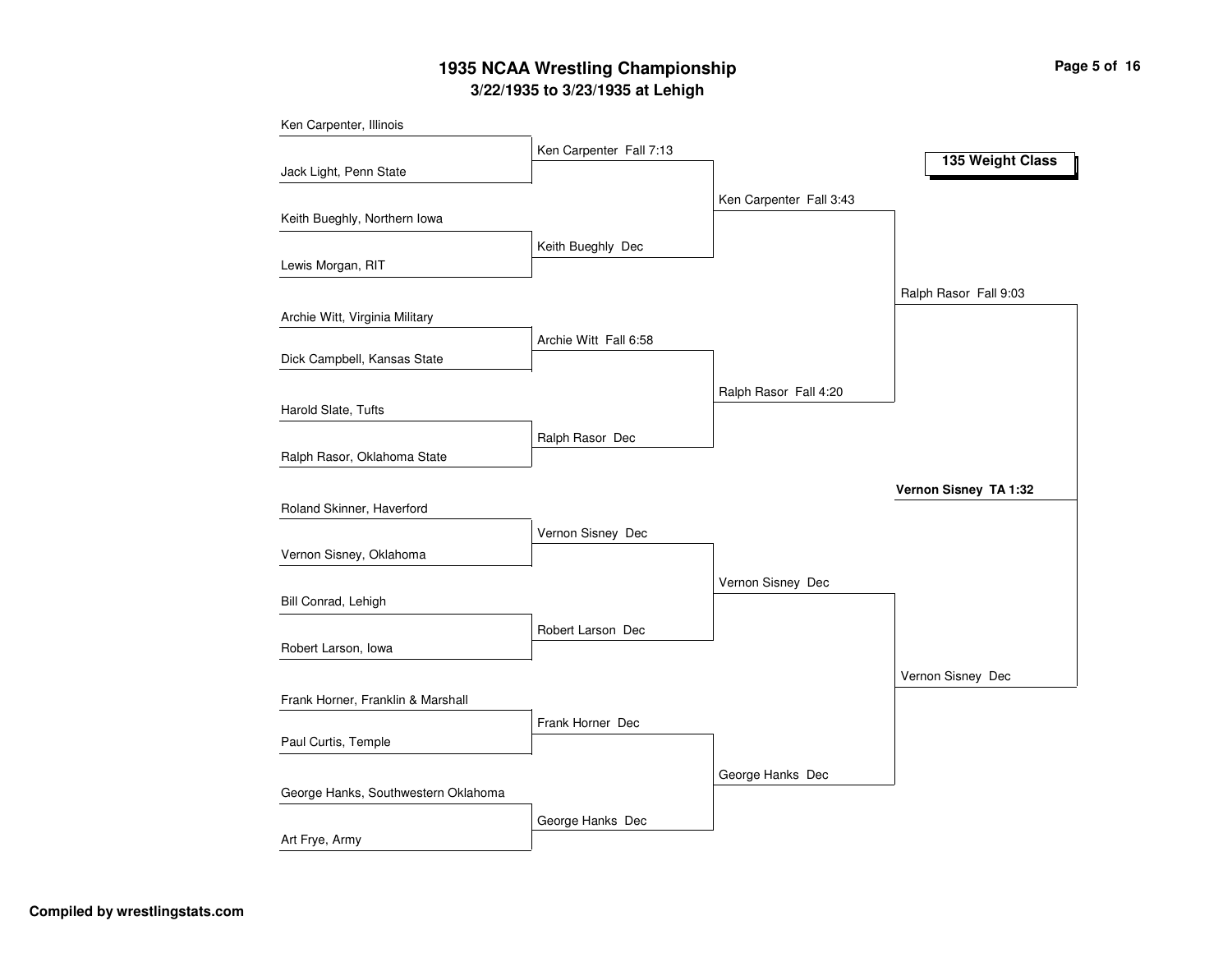## **3/22/1935 to 3/23/1935 at Lehigh 1935 NCAA Wrestling Championship Page <sup>6</sup> of <sup>16</sup>**

### **135 Weight Class Consolation Bouts**

#### **Second Place**

| <b>WRB Quarter-Final</b> | Robert Larson, Iowa defeated Roland Skinner, Haverford - Fall 3:59             |
|--------------------------|--------------------------------------------------------------------------------|
| <b>WRB Semi-Final</b>    | George Hanks, Southwestern Oklahoma defeated Robert Larson, Iowa - Dec         |
| Second                   | Ralph Rasor, Oklahoma State defeated George Hanks, Southwestern Oklahoma - Dec |
|                          |                                                                                |
|                          |                                                                                |
| Third Place              |                                                                                |
| <b>WRB Quarter-Final</b> | Harold Slate, Tufts defeated Archie Witt, Virginia Military - Dec              |
| <b>WRB Semi-Final</b>    | Harold Slate, Tufts defeated Ken Carpenter, Illinois - Dec                     |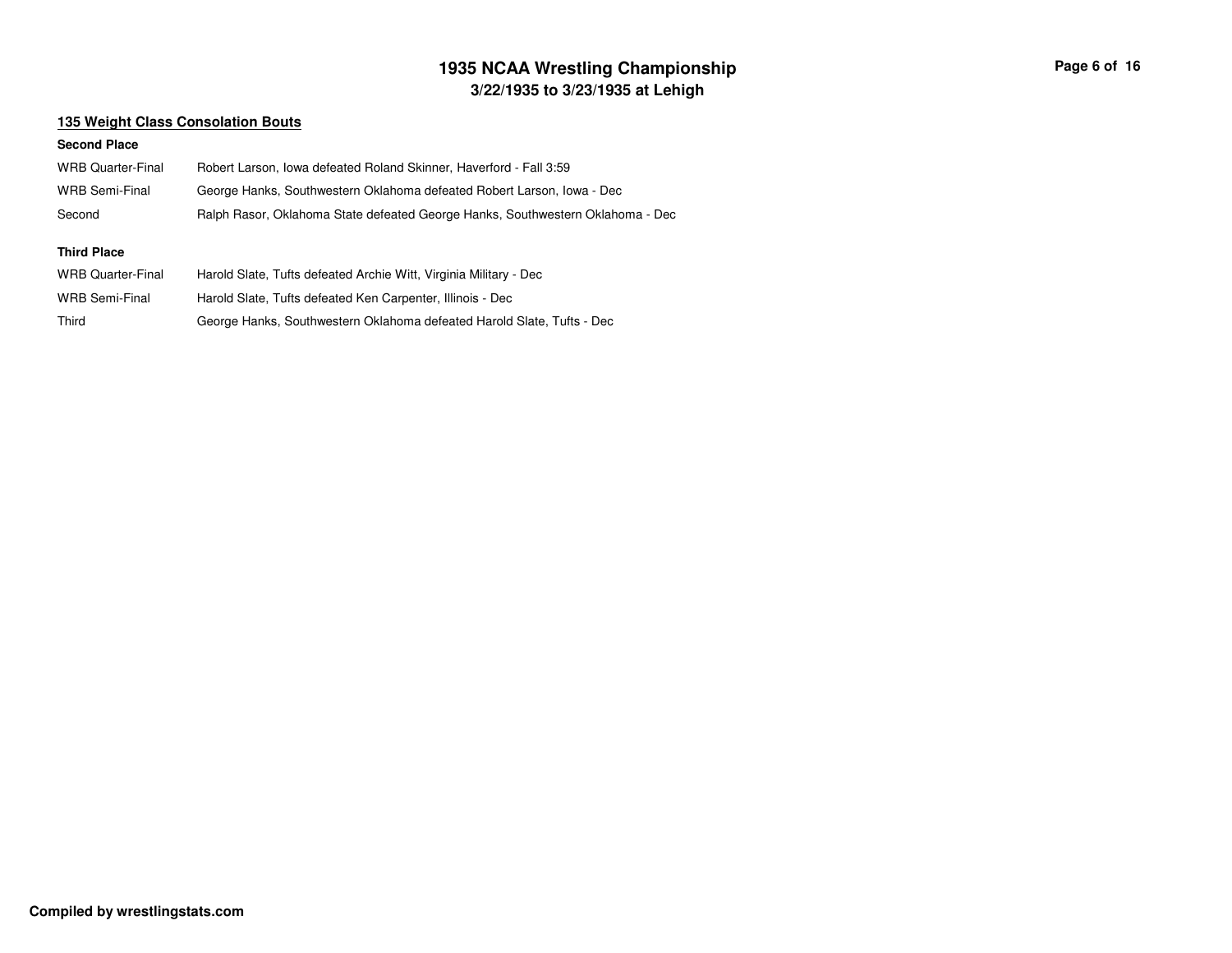### **3/2 2/19 3 5 to 3/2 3/19 3 5 at L e hig h 19 3 5 N C A A Wre stlin g C h a m pio n s hip**

| Jervis Webb, MIT                  |                            |                           |                            |                      |
|-----------------------------------|----------------------------|---------------------------|----------------------------|----------------------|
| Bye                               | Jervis Webb                |                           |                            |                      |
| Walter Crockett, Lehigh           | <b>Walter Crockett</b>     | Walter Crockett Fall 5:14 |                            | 145 Weight Class     |
| Bye                               |                            |                           |                            |                      |
| Frank Sayer, St. Lawrence         |                            |                           | <b>Walter Crockett Dec</b> |                      |
| Bye                               | Frank Sayer                |                           |                            |                      |
| Ed Werner, Franklin & Marshall    |                            | Ed Werner Dec             |                            |                      |
| Bye                               | Ed Werner                  |                           |                            |                      |
| Glenn Shively, Washington & Lee   |                            |                           |                            | Jack McIlvoy Dec     |
| Gene Howe, Kansas State           | Glenn Shively Dec          |                           |                            |                      |
| Byron Guernsey, Iowa              |                            | Karl Kitt Dec             |                            |                      |
| Karl Kitt, Southwestern Oklahoma  | Karl Kitt Fall 8:46        |                           |                            |                      |
| Bill Cavin, Harvard               |                            |                           | Jack McIlvoy Dec OT        |                      |
| Dick Bauman, RIT                  | Bill Cavin Dec OT          |                           |                            |                      |
| Post, Northeastern State          |                            | Jack McIlvoy Dec          |                            |                      |
| Jack McIlvoy, Illinois            | Jack McIlvoy DFT           |                           |                            |                      |
| Louis Tomlinson, Central Oklahoma |                            |                           |                            | Wayne Martin TA 5:36 |
| Fred Scott, Kent State            | Louis Tomlinson Dec        |                           |                            |                      |
| Dick Hingston, Tufts              |                            | Louis Tomlinson Dec       |                            |                      |
| Walter Jacob, Michigan State      | Walter Jacob Dec           |                           |                            |                      |
| Bill Glass, West Virginia         |                            |                           | Wayne Martin Fall 3:37     |                      |
| Wayne Martin, Oklahoma            | Wayne Martin Fall 8:44     |                           |                            |                      |
| Earl Yocum, East Stroudsburg      |                            | Wayne Martin Fall 6:22    |                            |                      |
| Bye                               | Earl Yocum                 |                           |                            |                      |
| Elmer Nazworthy, Oklahoma State   |                            |                           |                            | Wayne Martin Dec     |
| Bye                               | <b>Elmer Nazworthy</b>     |                           |                            |                      |
| Rene Blanc-Roos, Haverford        |                            | Elmer Nazworthy Fall 5:06 |                            |                      |
| Bye                               | Rene Blanc-Roos            |                           |                            |                      |
| Bill Cramer, Penn State           |                            |                           | Elmer Nazworthy Dec        |                      |
| Bye                               | <b>Bill Cramer</b>         |                           |                            |                      |
| Charles Demetriades, Temple       |                            | Bill Cramer Fall 6:25     |                            |                      |
| Bye                               | <b>Charles Demetriades</b> |                           |                            |                      |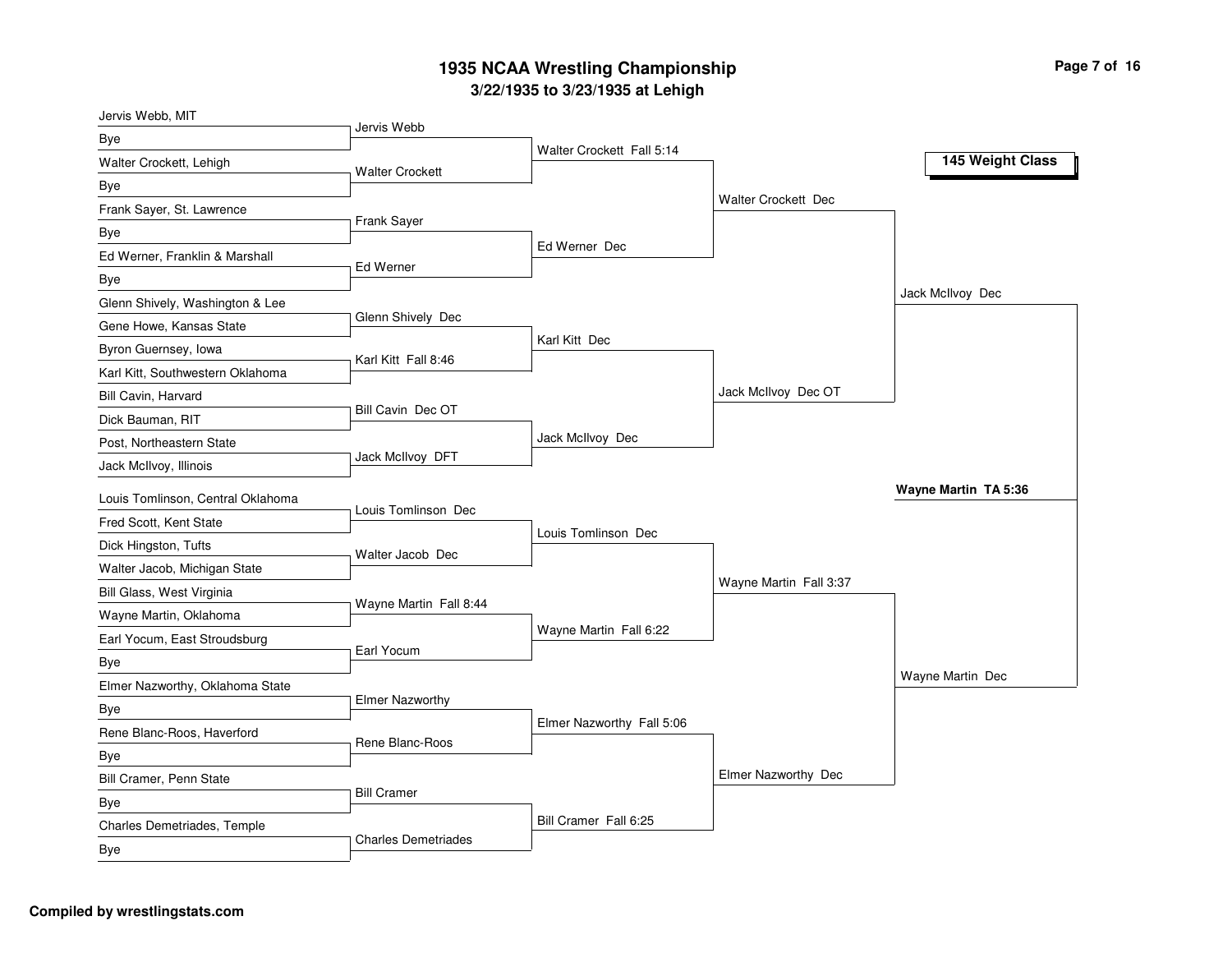## **3/22/1935 to 3/23/1935 at Lehigh 1935 NCAA Wrestling Championship Page <sup>8</sup> of <sup>16</sup>**

### **145 Weight Class Consolation Bouts**

#### **Second Place**

| <b>WRB Eighth-Final</b>  | Bill Glass, West Virginia defeated Earl Yocum, East Stroudsburg - DFT            |
|--------------------------|----------------------------------------------------------------------------------|
| <b>WRB Quarter-Final</b> | Louis Tomlinson, Central Oklahoma defeated Bill Glass, West Virginia - Med FFT   |
| WRB Semi-Final           | Louis Tomlinson, Central Oklahoma defeated Elmer Nazworthy, Oklahoma State - Dec |
| Second                   | Louis Tomlinson, Central Oklahoma defeated Jack McIlvoy, Illinois - Dec          |
|                          |                                                                                  |

#### **Third Place**

ThirdJack McIlvoy, Illinois automatic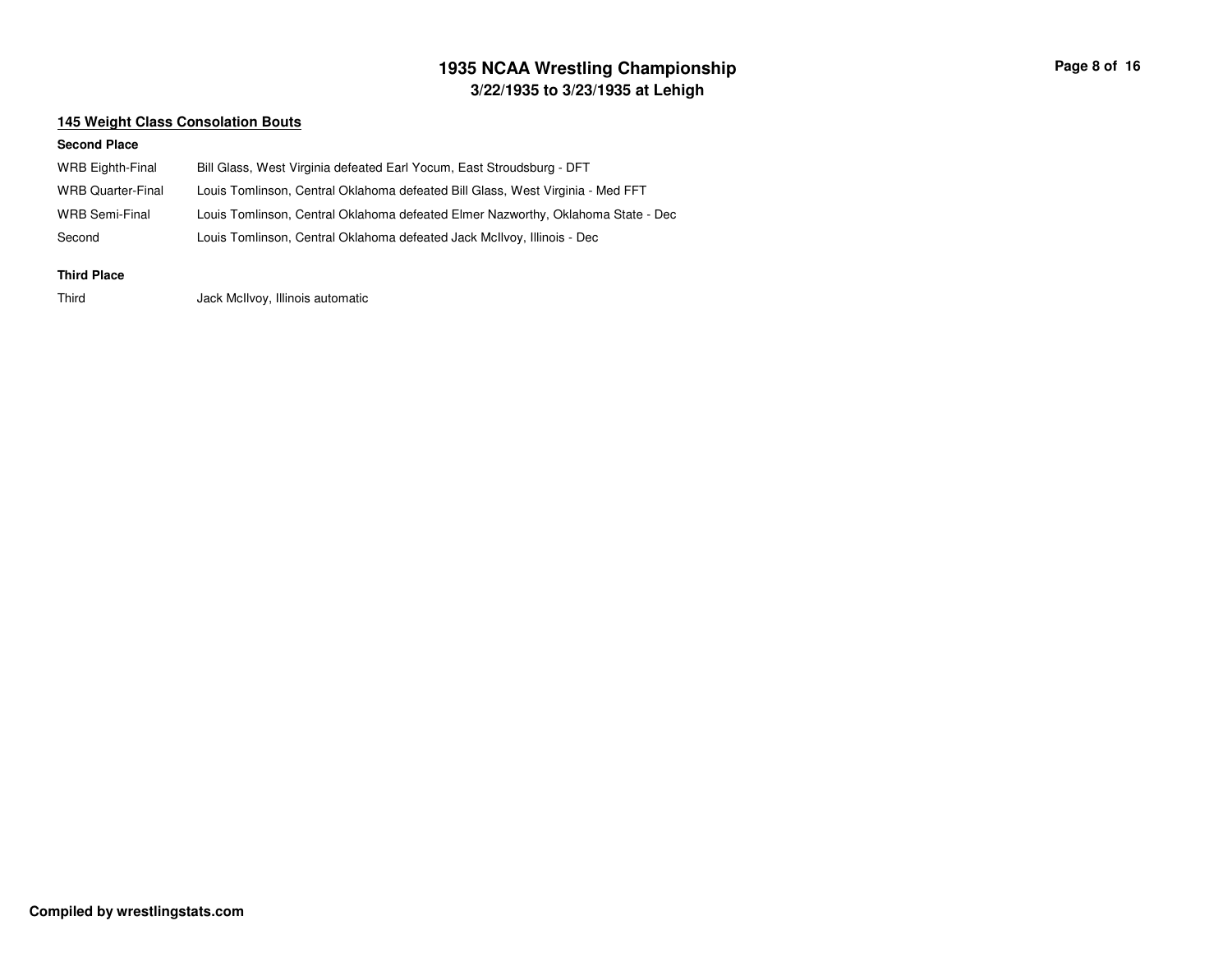### **3/2 2/19 3 5 to 3/2 3/19 3 5 at L e hig h 19 3 5 N C A A Wre stlin g C h a m pio n s hip**

| Lee Teague, Central Oklahoma         |                          |                          |                       |                       |
|--------------------------------------|--------------------------|--------------------------|-----------------------|-----------------------|
| Bye                                  | Lee Teague               | Lee Teague Dec OT        |                       |                       |
| Leroy Blackwelder, Davidson          | Leroy Blackwelder        |                          |                       | 155 Weight Class      |
| Bye                                  |                          |                          |                       |                       |
| James Raab, Franklin & Marshall      | James Raab               |                          | Jay McVickers Dec     |                       |
| Bye                                  |                          |                          |                       |                       |
| Jay McVickers, Southwestern Oklahoma | Jay McVickers            | Jay McVickers Dec        |                       |                       |
| Bye                                  |                          |                          |                       |                       |
| Erwin Smith, Tufts                   |                          |                          |                       | Frank Lewis Dec       |
| Bye                                  | Erwin Smith              |                          |                       |                       |
| George Noland, Kansas                | George Noland            | George Noland Dec        |                       |                       |
| Bye                                  |                          |                          |                       |                       |
| Howard McGrath, Cornell Iowa         |                          |                          | Frank Lewis Fall 4:13 |                       |
| Ray Neal, Indiana                    | Howard McGrath Fall 5:05 |                          |                       |                       |
| Gene Bradford, Ursinus               |                          | Frank Lewis Fall 5:37    |                       |                       |
| Frank Lewis, Oklahoma State          | Frank Lewis Fall 2:42    |                          |                       |                       |
| Julian Gregory, Princeton            |                          |                          |                       | Frank Lewis Fall 4:22 |
| Woodrow Covell, St. Lawrence         | Julian Gregory Dec       |                          |                       |                       |
| Ted Davenport, Lehigh                |                          | Joe Kalpin Fall 4:46     |                       |                       |
| Joe Kalpin, Oklahoma                 | Joe Kalpin Fall 7:17     |                          |                       |                       |
| Arthur Downes, Ohio State            |                          |                          | Joe Kalpin Dec        |                       |
| Bye                                  | <b>Arthur Downes</b>     |                          |                       |                       |
| Frank Bissell, Michigan              |                          | <b>Arthur Downes Dec</b> |                       |                       |
| Bye                                  | Frank Bissell            |                          |                       |                       |
| Verne Derrer, Iowa                   |                          |                          |                       | Joe Kalpin Dec        |
| Bye                                  | Verne Derrer             |                          |                       |                       |
| Abe Citron, Illinois                 |                          | Verne Derrer Dec         |                       |                       |
| Bye                                  | Abe Citron               |                          |                       |                       |
| Art Paschal, Northeastern State      |                          |                          | Art Paschal Dec OT    |                       |
| Bye                                  | <b>Art Paschal</b>       |                          |                       |                       |
| Joe Warren, CCNY                     |                          | Art Paschal Fall 2:25    |                       |                       |
| Bye                                  | Joe Warren               |                          |                       |                       |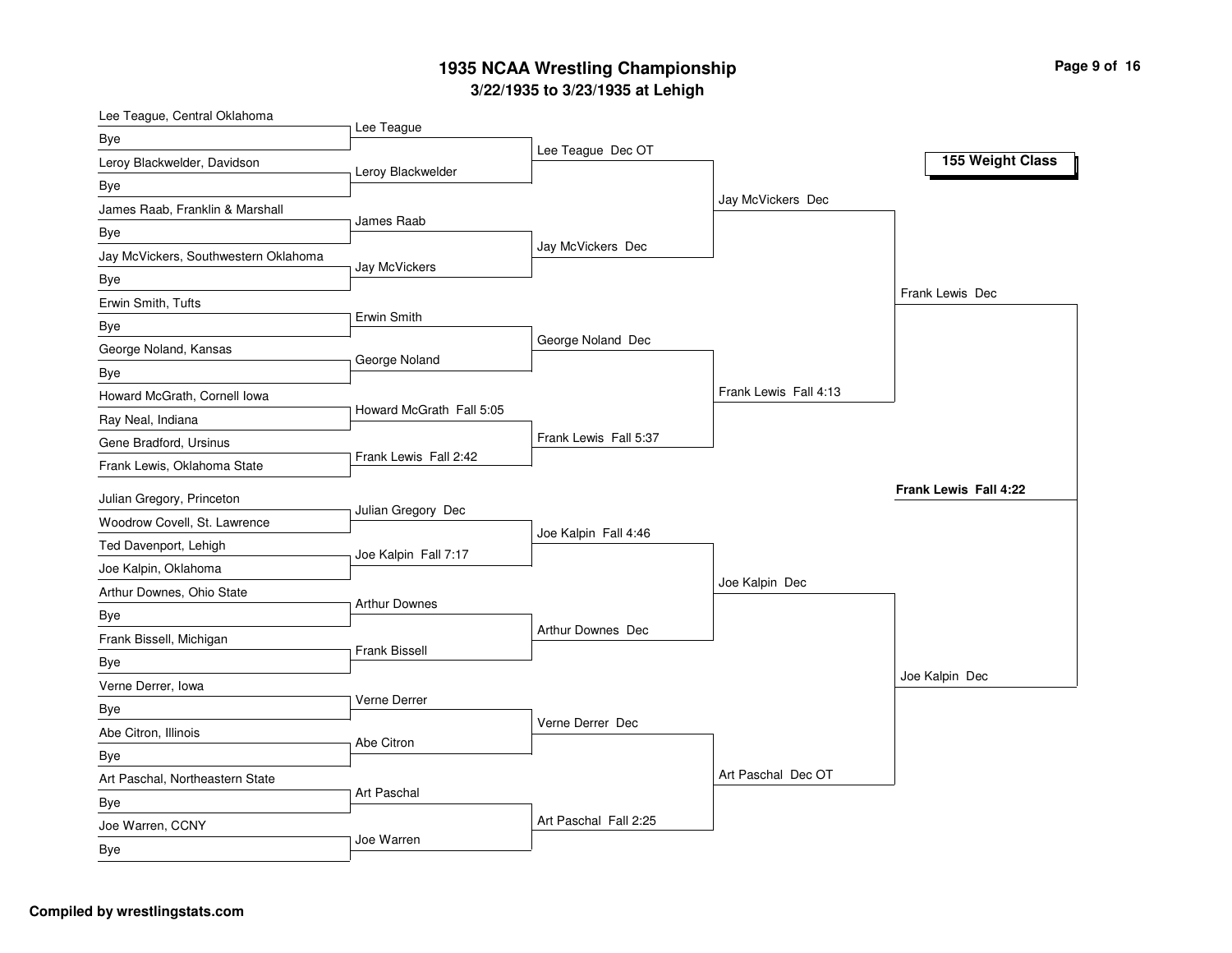## **3/22/1935 to 3/23/1935 at Lehigh 1935 NCAA Wrestling Championship Page <sup>10</sup> of <sup>16</sup>**

### **155 Weight Class Consolation Bouts**

#### **Second Place**

| Howard McGrath, Cornell Iowa defeated Gene Bradford, Ursinus - DFT               |
|----------------------------------------------------------------------------------|
| Howard McGrath, Cornell Iowa defeated George Noland, Kansas - Dec                |
| Howard McGrath, Cornell Iowa defeated Jay McVickers, Southwestern Oklahoma - Dec |
| Howard McGrath, Cornell Iowa defeated Joe Kalpin, Oklahoma - Dec                 |
|                                                                                  |

#### **Third Place**

ThirdJoe Kalpin, Oklahoma automatic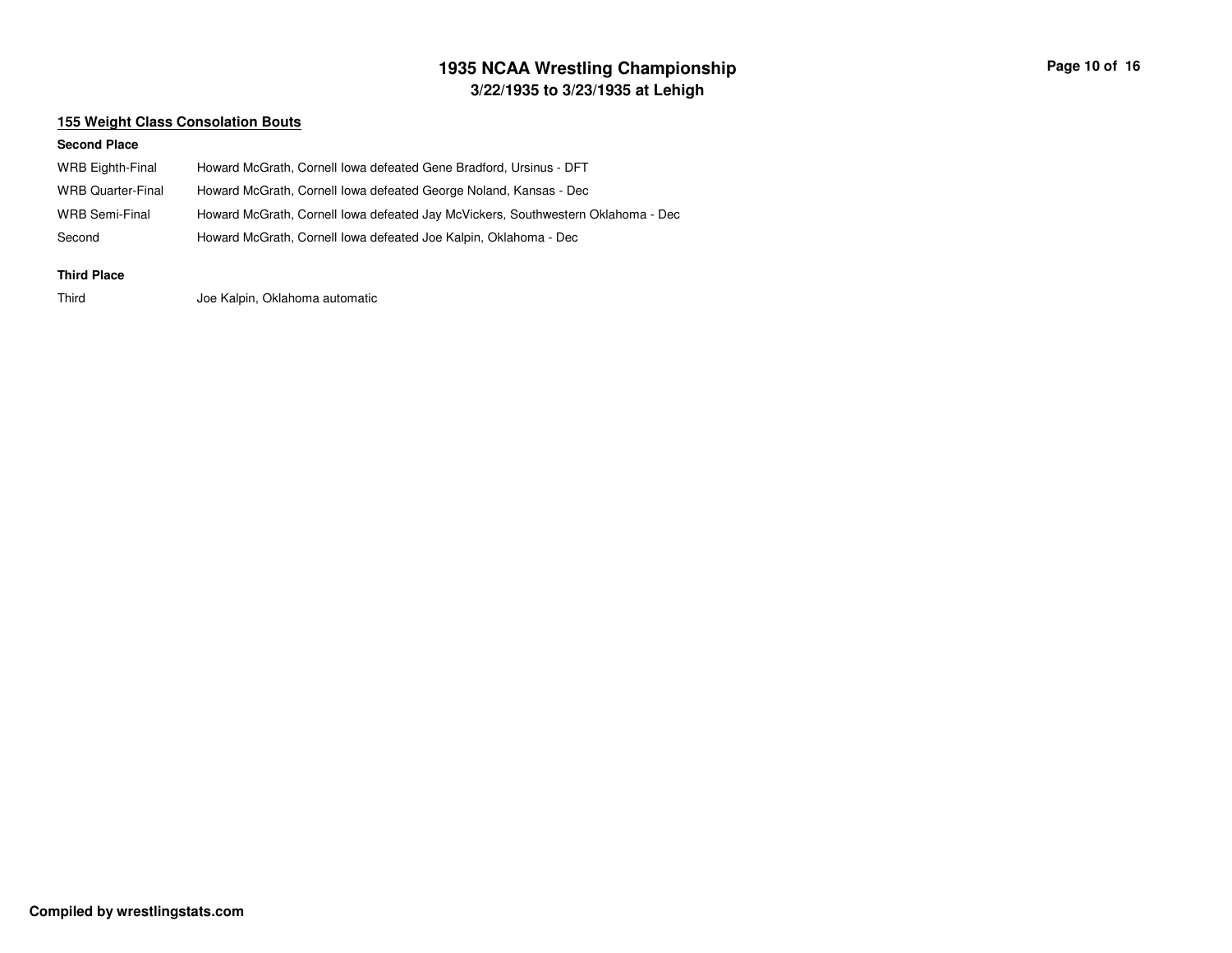### **3/2 2/19 3 5 to 3/2 3/19 3 5 at L e hig h 19 3 5 N C A A Wre stlin g C h a m pio n s hip**

| Kodis, Springfield                    |                        |                          |                           |                                |
|---------------------------------------|------------------------|--------------------------|---------------------------|--------------------------------|
| Bye                                   | Kodis                  |                          |                           |                                |
| Bill Currence, Virginia Military      | <b>Bill Currence</b>   | <b>Bill Currence Dec</b> |                           | 165 Weight Class               |
| Bye                                   |                        |                          |                           |                                |
| Claude Young, Kansas State            |                        |                          | Earl Kielhorn Dec         |                                |
| Bye                                   | Claude Young           |                          |                           |                                |
| Earl Kielhorn, Iowa                   |                        | Earl Kielhorn Dec        |                           |                                |
| Bye                                   | Earl Kielhorn          |                          |                           |                                |
| Henry Raab, Franklin & Marshall       |                        |                          |                           | Howard Johnston Dec OT         |
| Bye                                   | Henry Raab             |                          |                           |                                |
| Joe Johnston, West Virginia           | Joe Johnston           | Joe Johnston Dec         |                           |                                |
| Bye                                   |                        |                          |                           |                                |
| Howard Johnston, Penn State           |                        |                          | Howard Johnston Fall 8:14 |                                |
| Glenn King, Central Oklahoma          | Howard Johnston Dec    |                          |                           |                                |
| Clayton Bates, St. Lawrence           |                        | Howard Johnston Med FFT  |                           |                                |
| Olden Gillum, Indiana                 | Olden Gillum Dec       |                          |                           |                                |
| Porter Robertson, Oklahoma            |                        |                          |                           | <b>Howard Johnston TA 5:13</b> |
| George Triede, Princeton              | Porter Robertson Dec   |                          |                           |                                |
| Dormer Browning, Oklahoma State       |                        | Porter Robertson DFT     |                           |                                |
| Elliott Harris, Lafayette             | Dormer Browning Dec    |                          |                           |                                |
| Charles Fort, Davidson                |                        |                          | Porter Robertson Dec      |                                |
| Bye                                   | <b>Charles Fort</b>    |                          |                           |                                |
| Art Loux, Lehigh                      |                        | Art Loux Fall 2:15       |                           |                                |
|                                       | Art Loux               |                          |                           |                                |
| Bye<br>Paul Green, Northeastern State |                        |                          |                           | Porter Robertson Dec           |
|                                       | Paul Green             |                          |                           |                                |
| Bye<br>Herman Miller, Temple          |                        | Paul Green Fall 2:41     |                           |                                |
|                                       | Herman Miller          |                          |                           |                                |
| Bye                                   |                        |                          | Paul Green Fall 5:08      |                                |
| Herman Bassman, Ursinus               | Herman Bassman         |                          |                           |                                |
| Bye                                   |                        | Herman Bassman Dec       |                           |                                |
| Charles Andrews, Illinois             | <b>Charles Andrews</b> |                          |                           |                                |
| Bye                                   |                        |                          |                           |                                |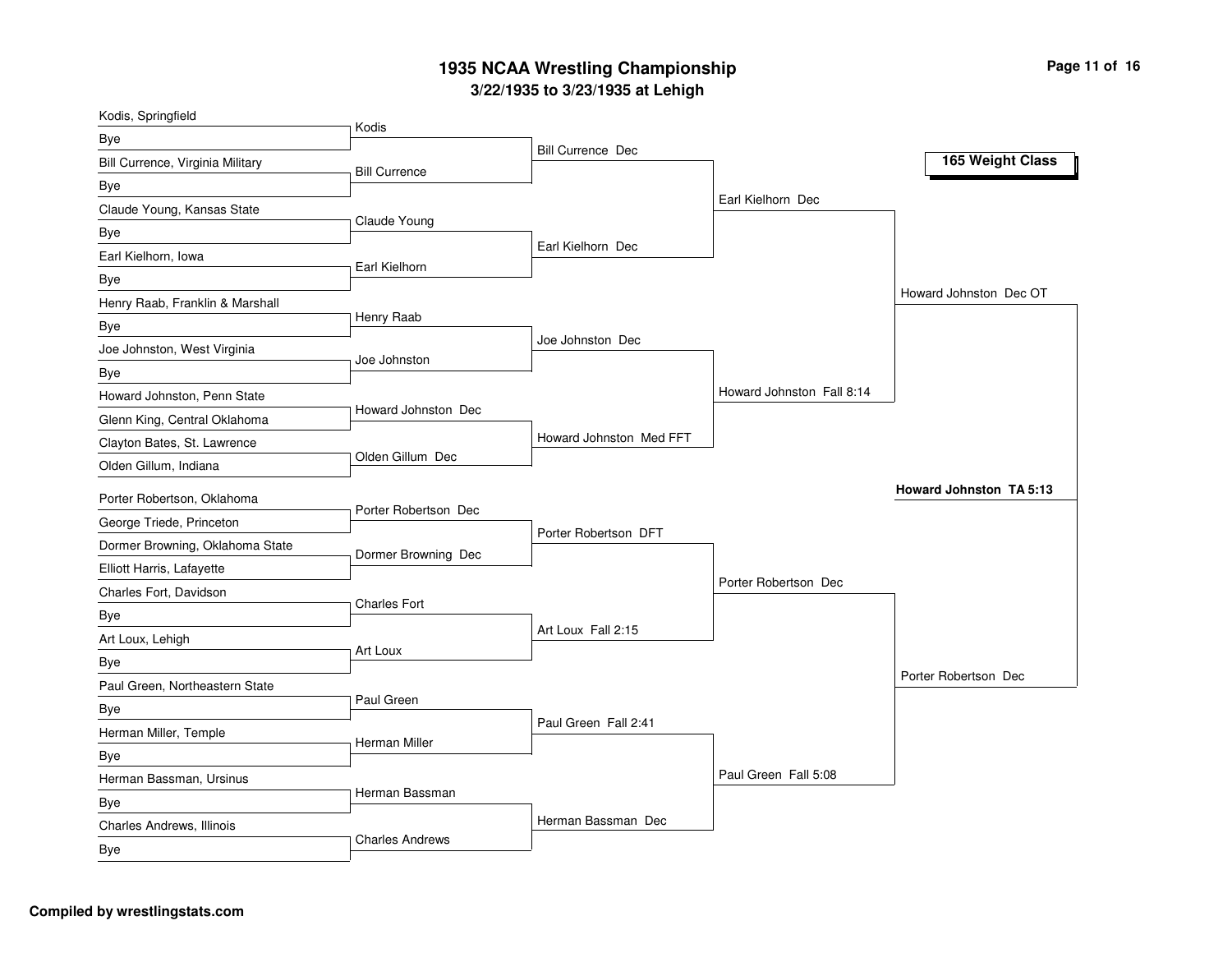## **3/22/1935 to 3/23/1935 at Lehigh 1935 NCAA Wrestling Championship Page <sup>12</sup> of <sup>16</sup>**

### **165 Weight Class Consolation Bouts**

#### **Second Place**

| <b>WRB Eighth-Final</b>  | Glenn King, Central Oklahoma defeated Olden Gillum, Indiana - Med FFT |
|--------------------------|-----------------------------------------------------------------------|
| <b>WRB Quarter-Final</b> | Joe Johnston, West Virginia defeated Glenn King, Central Oklahoma     |
| WRB Semi-Final           | Earl Kielhorn, Iowa defeated Joe Johnston, West Virginia - DFT        |
| Second                   | Earl Kielhorn, Iowa defeated Porter Robertson, Oklahoma - DFT         |
| <b>Third Place</b>       |                                                                       |

Third

Porter Robertson, Oklahoma automatic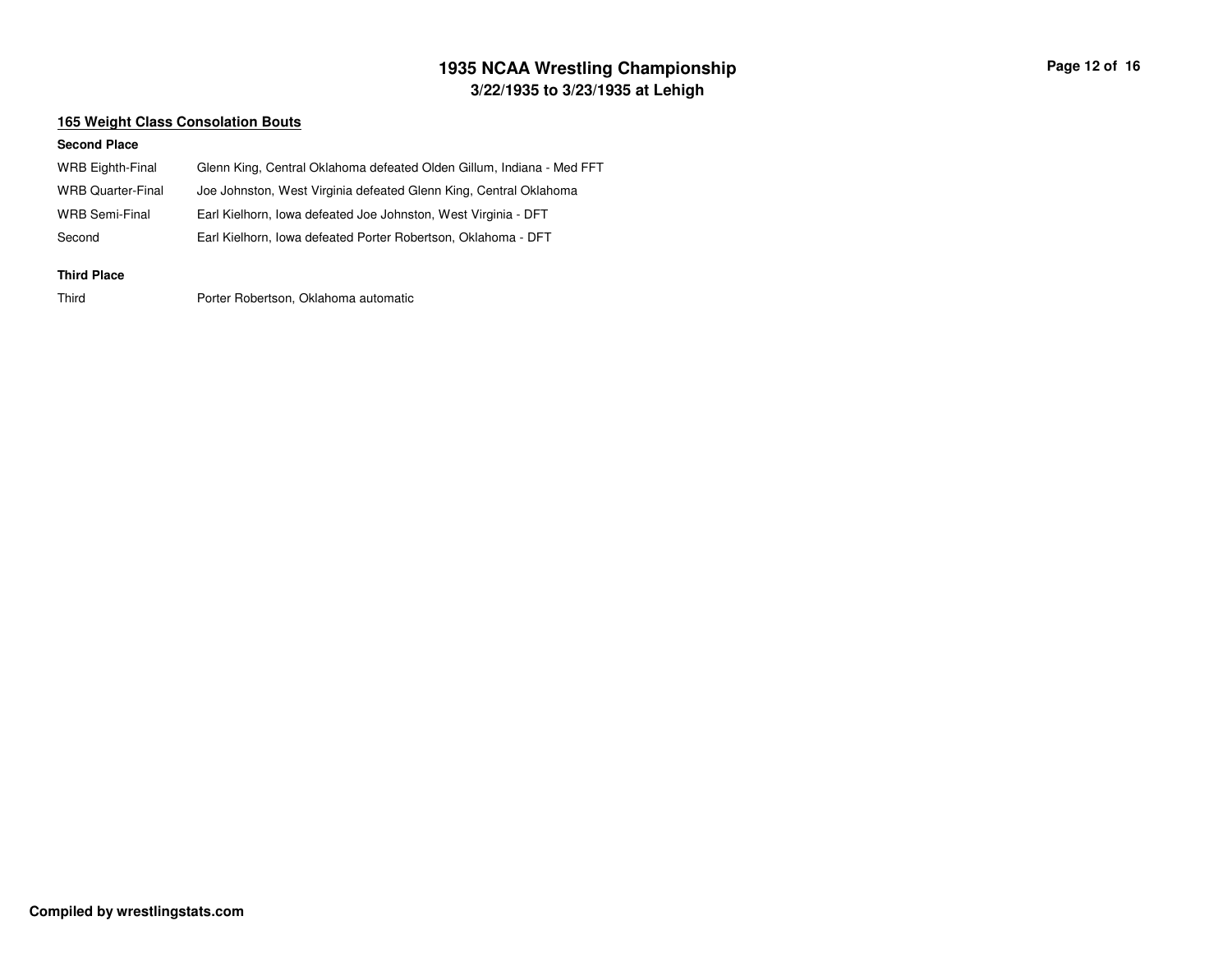## **3/22/1935 to 3/23/1935 at Lehigh 1935 NCAA Wrestling Championship Page <sup>13</sup> of <sup>16</sup>**

| John Burgess, Virginia Military          |                             |                             |                           |
|------------------------------------------|-----------------------------|-----------------------------|---------------------------|
|                                          | John Burgess Fall 9:45      |                             | 175 Weight Class          |
| Vern Heiser, Ohio State                  |                             |                             |                           |
|                                          |                             | Orville Nickerson Dec       |                           |
| Dean Swift, Kansas State                 |                             |                             |                           |
|                                          | Orville Nickerson Dec       |                             |                           |
| Orville Nickerson, Southwestern Oklahoma |                             |                             |                           |
|                                          |                             |                             | Orville Nickerson Dec     |
| Robert Kyle, West Virginia               |                             |                             |                           |
|                                          | Robert Kyle Dec             |                             |                           |
| Adolph Miller, Temple                    |                             |                             |                           |
|                                          |                             | Edward King Dec             |                           |
| John Gruszecki, Kent State               |                             |                             |                           |
|                                          | Edward King Dec             |                             |                           |
| Edward King, Columbia                    |                             |                             |                           |
|                                          |                             |                             | Ralph Silverstein TA 3:14 |
| Lloyd Ricks, Oklahoma State              |                             |                             |                           |
|                                          | Lloyd Ricks Dec             |                             |                           |
| Ray Bunch, Cornell Iowa                  |                             |                             |                           |
|                                          |                             | Lloyd Ricks Dec             |                           |
| Leo Millsaps, Maryville                  |                             |                             |                           |
|                                          | Harvey Serfass Dec          |                             |                           |
| Harvey Serfass, Gettysburg               |                             |                             |                           |
|                                          |                             |                             | Ralph Silverstein Dec     |
| Stanley Goodrich, Lehigh                 |                             |                             |                           |
| Ed Paquette, St. Lawrence                | Ed Paquette Fall 4:16       |                             |                           |
|                                          |                             |                             |                           |
|                                          |                             | Ralph Silverstein Fall 4:22 |                           |
| Ralph Silverstein, Illinois              |                             |                             |                           |
| Ray Yoder, Penn State                    | Ralph Silverstein Fall 3:34 |                             |                           |
|                                          |                             |                             |                           |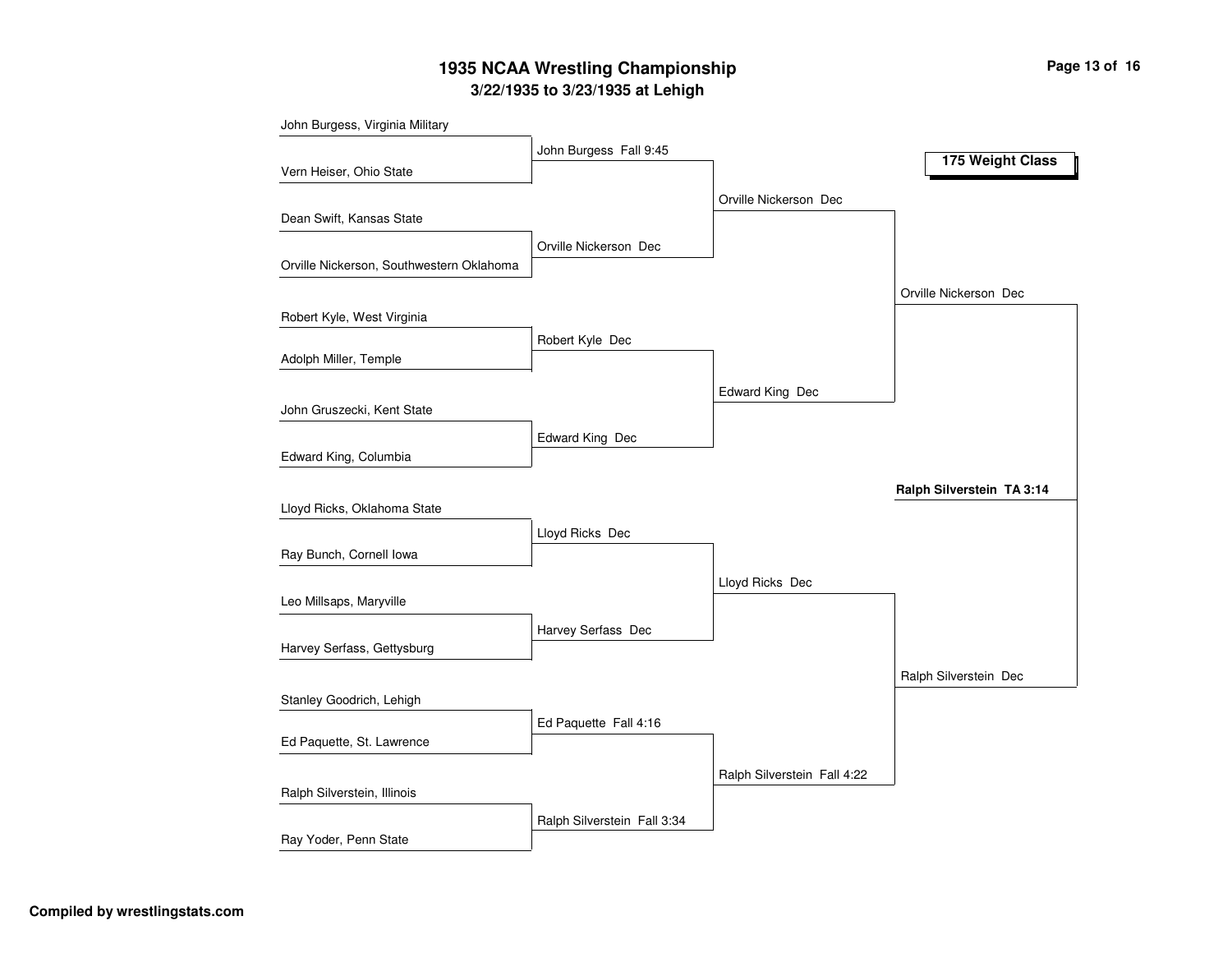## **3/22/1935 to 3/23/1935 at Lehigh 1935 NCAA Wrestling Championship Page <sup>14</sup> of <sup>16</sup>**

### **175 Weight Class Consolation Bouts**

#### **Second Place**

| WRB Quarter-Final | Ray Yoder, Penn State defeated Ed Paquette, St. Lawrence - Dec                      |
|-------------------|-------------------------------------------------------------------------------------|
| WRB Semi-Final    | Lloyd Ricks, Oklahoma State defeated Ray Yoder, Penn State - DFT                    |
| Second            | Lloyd Ricks, Oklahoma State defeated Orville Nickerson, Southwestern Oklahoma - Dec |

#### **Third Place**

Third

Orville Nickerson, Southwestern Oklahoma automatic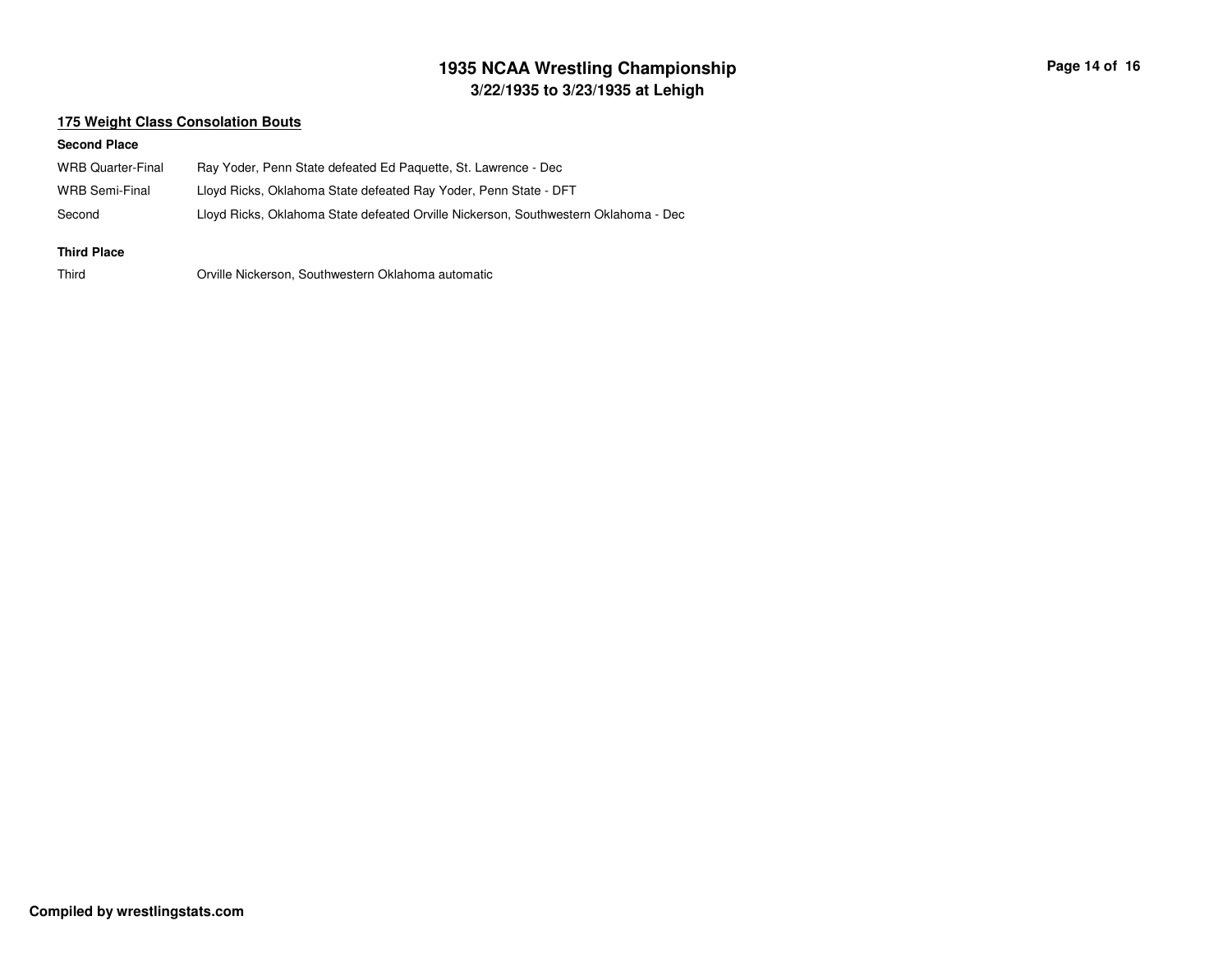### **3/22/1935 to 3/23/1935 at Lehigh 1935 NCAA Wrestling Championship Page <sup>15</sup> of <sup>16</sup>**

| Clyde Moore, Kansas              |                         |                            |                                 |
|----------------------------------|-------------------------|----------------------------|---------------------------------|
|                                  | Clyde Moore             |                            |                                 |
| <b>Bye</b>                       |                         |                            | <b>UNL Weight Class</b>         |
|                                  |                         | George Borden Dec          |                                 |
| George Borden, Rutgers           |                         |                            |                                 |
|                                  | George Borden           |                            |                                 |
| <b>Bye</b>                       |                         |                            |                                 |
|                                  |                         |                            | Charles McDaniel Fall 9:36      |
| Charles McDaniel, Indiana        |                         |                            |                                 |
|                                  | <b>Charles McDaniel</b> |                            |                                 |
| Bye                              |                         |                            |                                 |
|                                  |                         | Charles McDaniel Fall 7:41 |                                 |
| Howell Scobey, Lehigh            |                         |                            |                                 |
|                                  | Howell Scobey Fall 3:04 |                            |                                 |
| Ivo Rinaldi, Kent State          |                         |                            |                                 |
|                                  |                         |                            | <b>Charles McDaniel TA 3:28</b> |
| Thomas Hanly, Oklahoma State     |                         |                            |                                 |
|                                  | Thomas Hanly Fall 7:01  |                            |                                 |
| Carl Roeder, Franklin & Marshall |                         |                            |                                 |
|                                  |                         | Andrew Dahl Dec OT         |                                 |
| Andrew Dahl, Illinois            |                         |                            |                                 |
|                                  | Andrew Dahl             |                            |                                 |
| Bye                              |                         |                            |                                 |
|                                  |                         |                            | Hugo Bonino Fall 4:04           |
| Hugo Bonino, Washington & Lee    |                         |                            |                                 |
|                                  | Hugo Bonino             |                            |                                 |
| Bye                              |                         |                            |                                 |
|                                  |                         | Hugo Bonino Fall 7:39      |                                 |
| Carl Miller, Army                |                         |                            |                                 |
|                                  | <b>Carl Miller</b>      |                            |                                 |
| <b>Bye</b>                       |                         |                            |                                 |